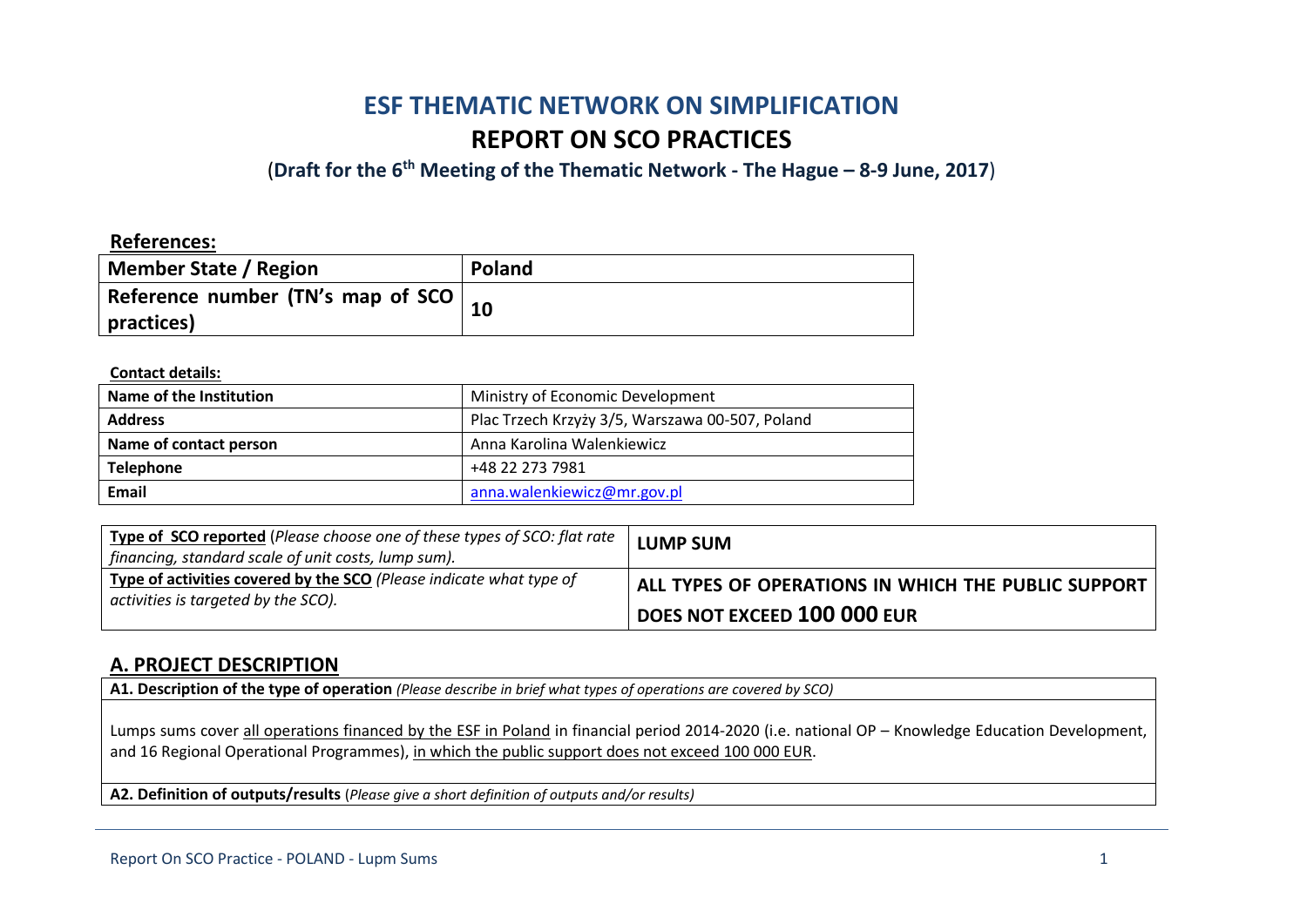Within each operation there are individual output or result indicators that specifically apply to each lump sum. They are defined in the application form and after acceptance by the intermediate body – included in the financing agreement.

**A3. Beneficiaries** *(please indicate the types of beneficiaries involved in the operations covered by SCO)*

All types of beneficiaries, who apply for public support, which does not exceed 100 000 EUR.

**A4. Target group(s)** *(Please list target groups within projects covered by SCO)*

All target groups can be covered by the lump sum.

### **B. METHODOLOGY AND CALCULATION METHOD**

**B.1 Methodology** *(please indicate which methodology/ies has/have been used: Fair, equitable and verifiable method / use of existing EU schemes for similar types of operation and beneficiary / Use of existing own national schemes for similar types of operations and beneficiaries / use of rates and specific methods enshrined in the regulation or in a delegated act / use of a draft budget /combination of methodologies). Please indicate if the concerned SCO has been covered by Art. 14(1) ESF)*

Methodology for lump sums is applied according to Art. 67(5) d) – rates established by the Fund-specific rules, i.e. ESF Regulation.

According to Art. 14 (3) ESF Regulation, *In addition to the methods stipulated in Article 67(5) of Regulation (EU) No 1303/2013, where the public support for grants and repayable assistance does not exceed EUR 100 000, the amounts referred to in Article 67(1)(b), (c) and (d) of Regulation (EU) No 1303/2013 may be established on a case-by-case basis by reference to a draft budget agreed ex ante by the managing authority.*

The SCO is not covered by Art. 14(1) EFS Regulation.

**B.2 Calculation Methods** *(please describe how the calculations have been made)*

Lump sums are established individually on a case-by-case basis by defining in the application form (additionally to a project implemented on a basis of real cost):

- names of tasks/activities covered by lump sums;
- for each lump sum output or result indicators to measure the implementation of a given task/activity (names and values);
- documents to prove the implementation of indicators;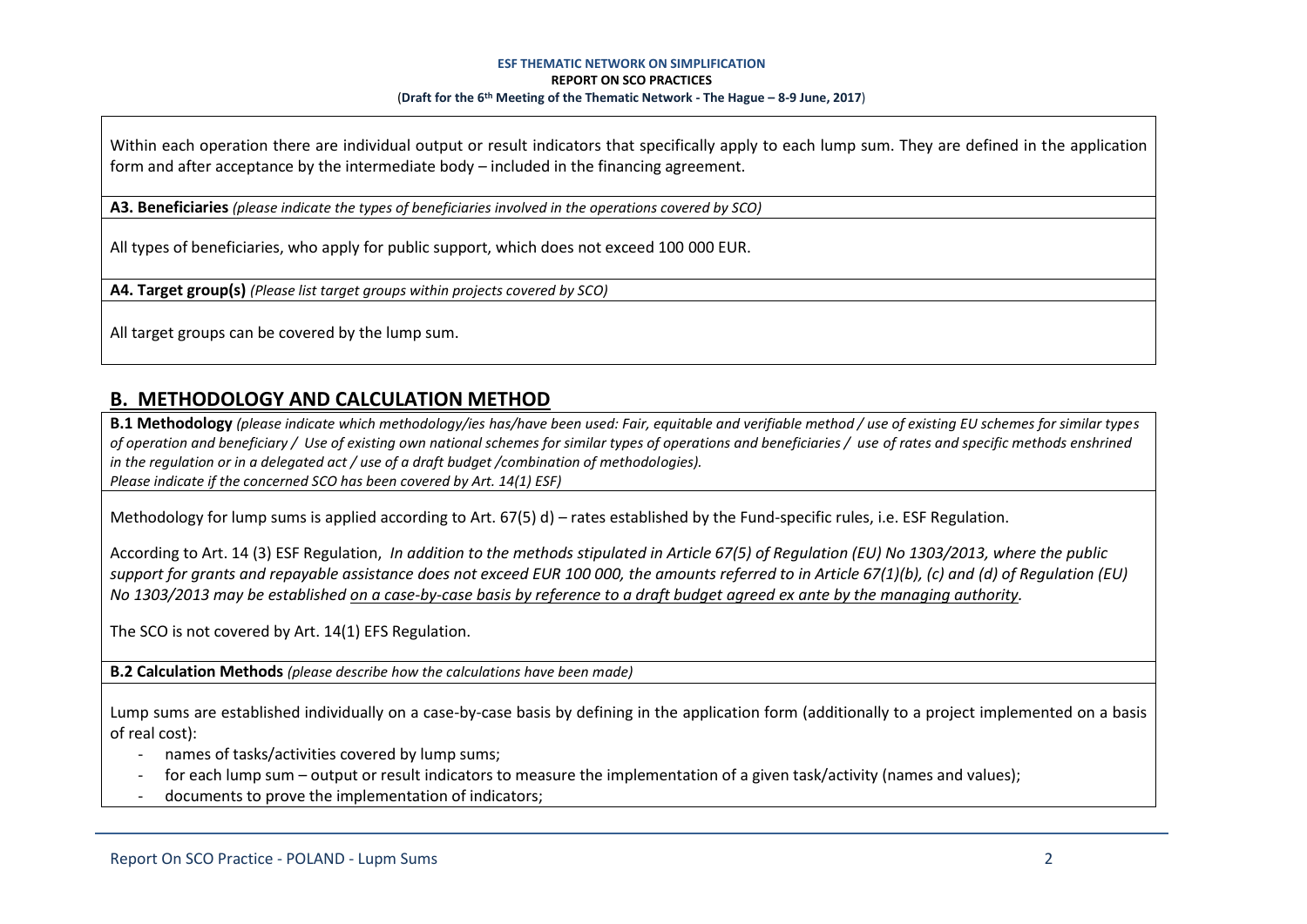detailed costs needed to be incurred for each task/activity – with calculation method and justification.

100 000 EUR is calculated with the use of ECB euro reference exchange rate applicable at the date of announcing the call for proposal.

**B.3 Data source** *(please indicate the type of data used and the data source)*

n/a

# **C. IMPLEMENTATION OF SCO**

(*Please describe in brief what implementationrules and conditions have been set out)*

All conditions for implementation of a project financed by lump sums are set out in a financing agreement.

First of all, the names of lump sums together with indicators and documents that are necessary to prove the implementation of indicators for a specific project, are repeated from an application form to the financing agreement. Therefore, their implementation is crucial for eligibility of expenditure.

There is a binary approach – the expenditure is eligible only if the predefined indicators are achieved.; if the indicators are not achieved, no payment is made to the beneficiary.

### **D. AUDIT TRAIL**

*(Please provide a brief description of the audit trail for the concerned SCO, including documents, key contents/conditions and procedures)*

The documents to prove lump sums (presence lists, pictures, reports, etc.) are defined in the financing agreements. They are to be sent with the payment claim at the stage of implementation of an operation, no later than at the stage of final payment claim. The documents must also be available during on-the-spot checks carried out by an intermediate body.

No invoices nor other financial documents are to be collected and stored by the beneficiary.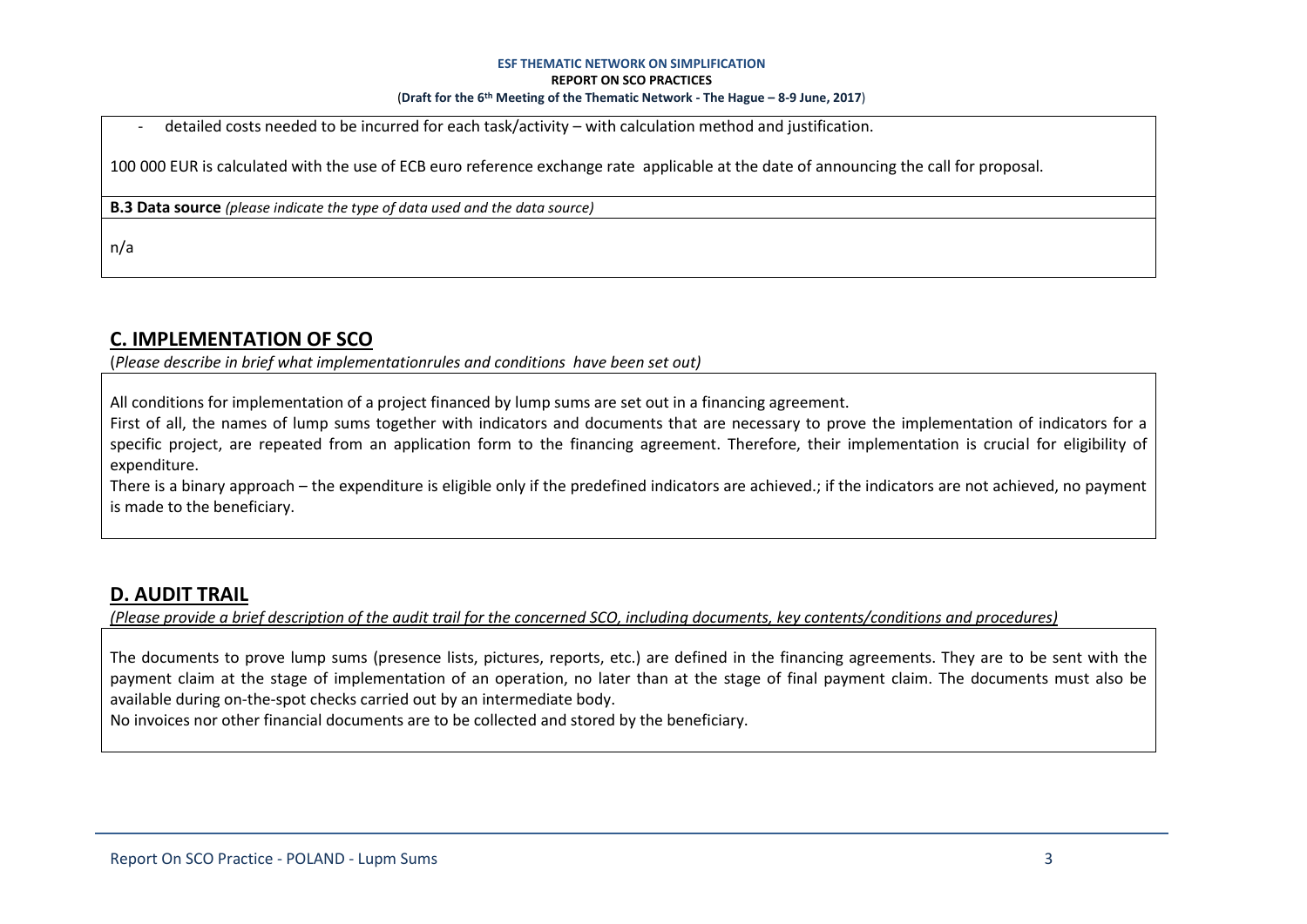## **E. ASSESSMENT BY THE AUDIT AUTHORITY(IES) INCLUDING EVENTUAL EX ANTE ASSESSMENT**

*(If relevant, please explain how the audit authority has been involved in preparation and assessment of the SCO).* 

The Audit Authority has not been involved neither in preparation nor assessment of lump sums.

### **F. IMPACT OR ADDED VALUE FOR THE MA, BENEFICIARIES AND OTHER STAKEHOLDERS**

*(Please explain how you have perceived impact/added value of the SCO for the MA, beneficiaries and other stakeholders).* 

For the Managing Authority:

- positive: possibility to focus on results within projects
- negative: problems in explaining the change of approach among control units (tendency to check invoices and other equivalent documents)

For the institutions involved in ESF management:

- positive: less administrative burden less documents to be verified
- negative: difficult and burdensome process of assessing cost of project and correctness of definition of lump sums

For the beneficiaries implementing ESF projects:

- positive: possibility to focus on results within the project
- negative: difficulty in naming correctly lump sums and their indicators

## **G. SPECIFIC ISSUES FACED WITHIN CALCULATION AND IMPLEMENTATION OF THE SCO**

*(Please indicate any issues/problems/challenges you have experienced when setting out or implementing the SCO, i.e. high workload, state aid, public procurement, national legislation, revenues etc.)*

The MA and intermediate bodies find it challenging to assess the budget of a project (e.g. if justification is satisfactory for eligibility of expenditure). It is also dofficult to choose best lump sums for specific activities.

Beneficiaries find it quite difficult to define correctly the lumps sums. They are not convinced that controllers will not check financial documents